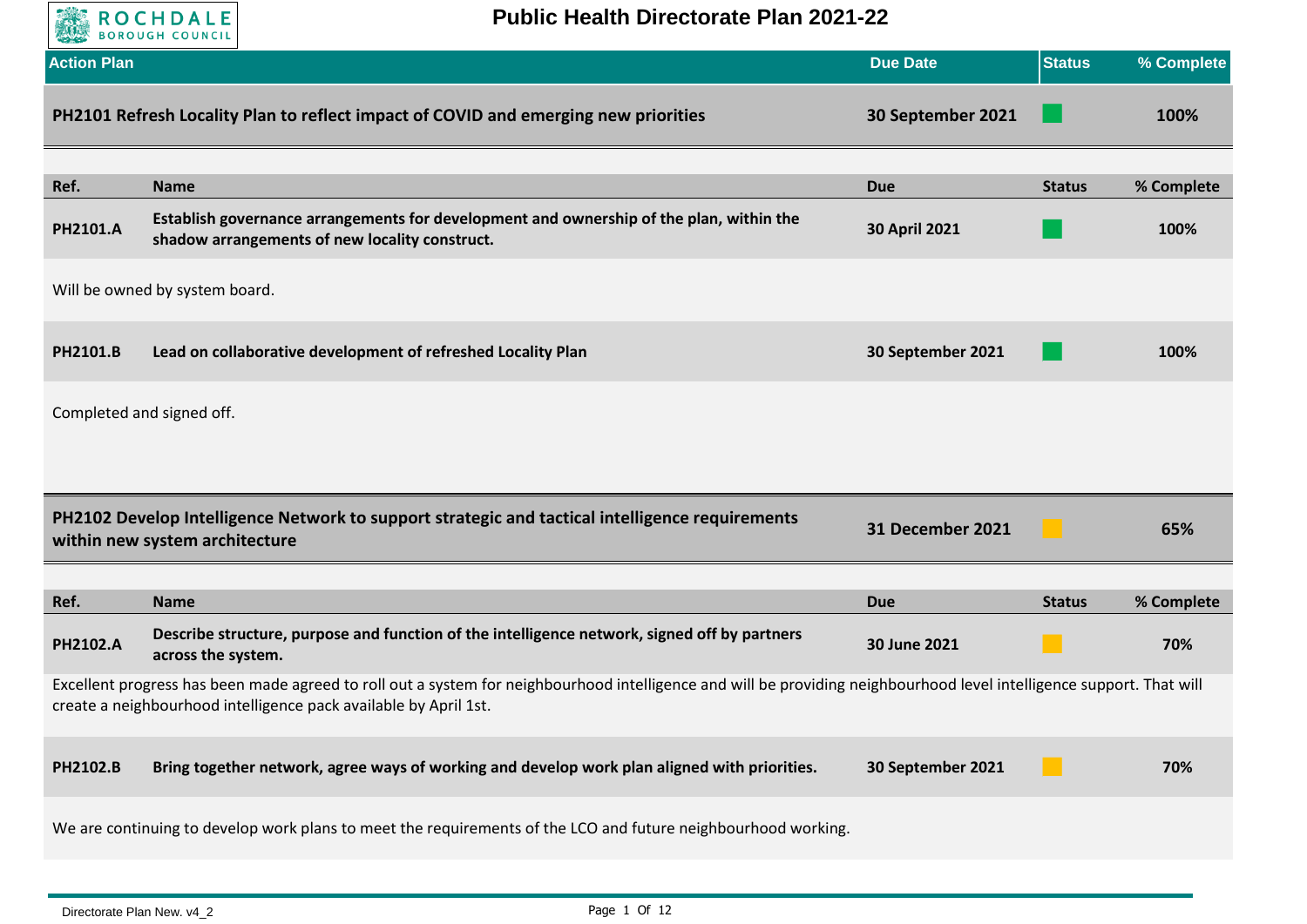

**Public Health Directorate Plan 2021-22**

| <b>Action Plan</b> |                                                                                                                                                                                                                                                                  | <b>Due Date</b>   | <b>Status</b> | % Complete |
|--------------------|------------------------------------------------------------------------------------------------------------------------------------------------------------------------------------------------------------------------------------------------------------------|-------------------|---------------|------------|
| <b>PH2102.C</b>    | Begin working against work plan, completing at least one piece of joint working.                                                                                                                                                                                 | 30 September 2021 |               | 70%        |
|                    | We have completed several dash boards for the LCO linked to their mandates. However these can be incrementally improved upon as need dictates.                                                                                                                   |                   |               |            |
| PH2102.D           | Reflect on processes, refine approaches, and share learning.                                                                                                                                                                                                     | 31 December 2021  |               | 50%        |
|                    | The intelligence lead (Chris Tyson) is working closely with team members to develop new systems.                                                                                                                                                                 |                   |               |            |
|                    | PH2103 Work collaboratively to understand and prepare for Public Health in the context of the<br>Integration and Innovation, and Public Health Proposals expected in due course                                                                                  | 30 June 2021      |               | 55%        |
| Ref.               | <b>Name</b>                                                                                                                                                                                                                                                      | <b>Due</b>        | <b>Status</b> | % Complete |
| PH2103.A           | Have due regard to the local changes to system architecture, and define where and how the<br>service needs to connect to the wider system to influence local policy and decision making                                                                          | 30 June 2021      |               | 60%        |
|                    | The recent Omicron wave has delayed HSC integration programme.                                                                                                                                                                                                   |                   |               |            |
| PH2103.B           | Review and update MOU with LCO, ensuring collaborative leadership at locality level with a key<br>focus on improving population health                                                                                                                           | 30 June 2021      |               | 50%        |
|                    | Commenced work programme regarding prevention, inequalities, review of intelligence and cancer screening early diagnosis plan. Further work required regarding<br>ongoing Public Health support for LCO, however it has been on hold due to recent Omicron wave. |                   |               |            |
|                    | PH2104 Lead on the development and implementation of a system wide all-age prevention strategy                                                                                                                                                                   | 31 March 2022     |               | 90%        |
| Ref.               | <b>Name</b>                                                                                                                                                                                                                                                      | <b>Due</b>        | <b>Status</b> | % Complete |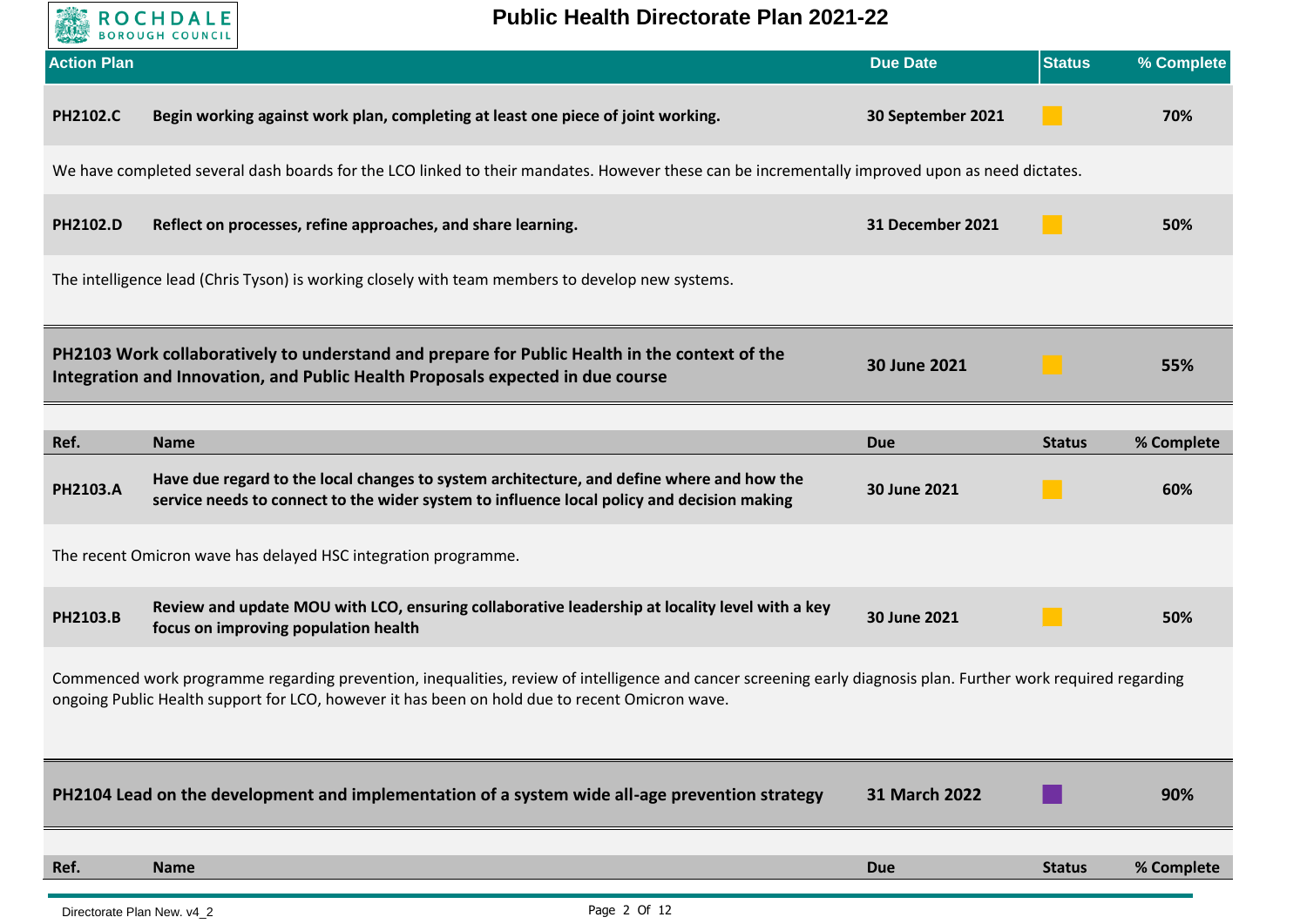

| <b>Action Plan</b> |                                                                                                                                                                                                                             | <b>Due Date</b>   | <b>Status</b> | % Complete |
|--------------------|-----------------------------------------------------------------------------------------------------------------------------------------------------------------------------------------------------------------------------|-------------------|---------------|------------|
| PH2104.A           | Co-design the vision, narrative and goals with key stakeholders across the system recognising the<br>impact and leaning of COVID-19 on our prevention priorities. Secure strategy sign-off.                                 | 30 September 2021 |               | 100%       |
|                    | Sign-off secured during Oct / Nov 2021, now progressing with implementation.                                                                                                                                                |                   |               |            |
| PH2104.B           | Prevention and Neighbourhood Project Board to oversee Implementation across the system                                                                                                                                      | 31 March 2022     |               | 75%        |
|                    | Prevention and Neighbourhood Board continuing to meet and overseeing strategy and work stream progress - the Board is being reconfigured in qtr. 4 due to a number<br>of Board members leaving the council.                 |                   |               |            |
| PH2104.C           | Undertake a Rapid Health Needs Assessment (specifically focused on mental wellbeing, physical<br>activity, tobacco, obesity, healthy eating, drugs and alcohol, oral health) to inform the health<br>improvement commission | 30 April 2021     |               | 100%       |
|                    | Lifestyle HNA complete. Recommendations informing the health improvement commission and prevention strategy                                                                                                                 |                   |               |            |
| PH2104.D           | Develop system wide procurement/development plans including the 2021/22 public health<br>improvement prevention commission                                                                                                  | 31 March 2022     |               | 75%        |
|                    | Contract has been awarded for the specialist health improvement tender. Other elements of prevention offer also progressing i.e. specialist physical activity offer.                                                        |                   |               |            |
| PH2104.E           | Develop revised service specification                                                                                                                                                                                       | 30 June 2021      |               | 100%       |
| Complete.          |                                                                                                                                                                                                                             |                   |               |            |
| PH2104.F           | Procure agreed service specification and award contract                                                                                                                                                                     | 31 October 2021   |               | 100%       |
| Complete.          |                                                                                                                                                                                                                             |                   |               |            |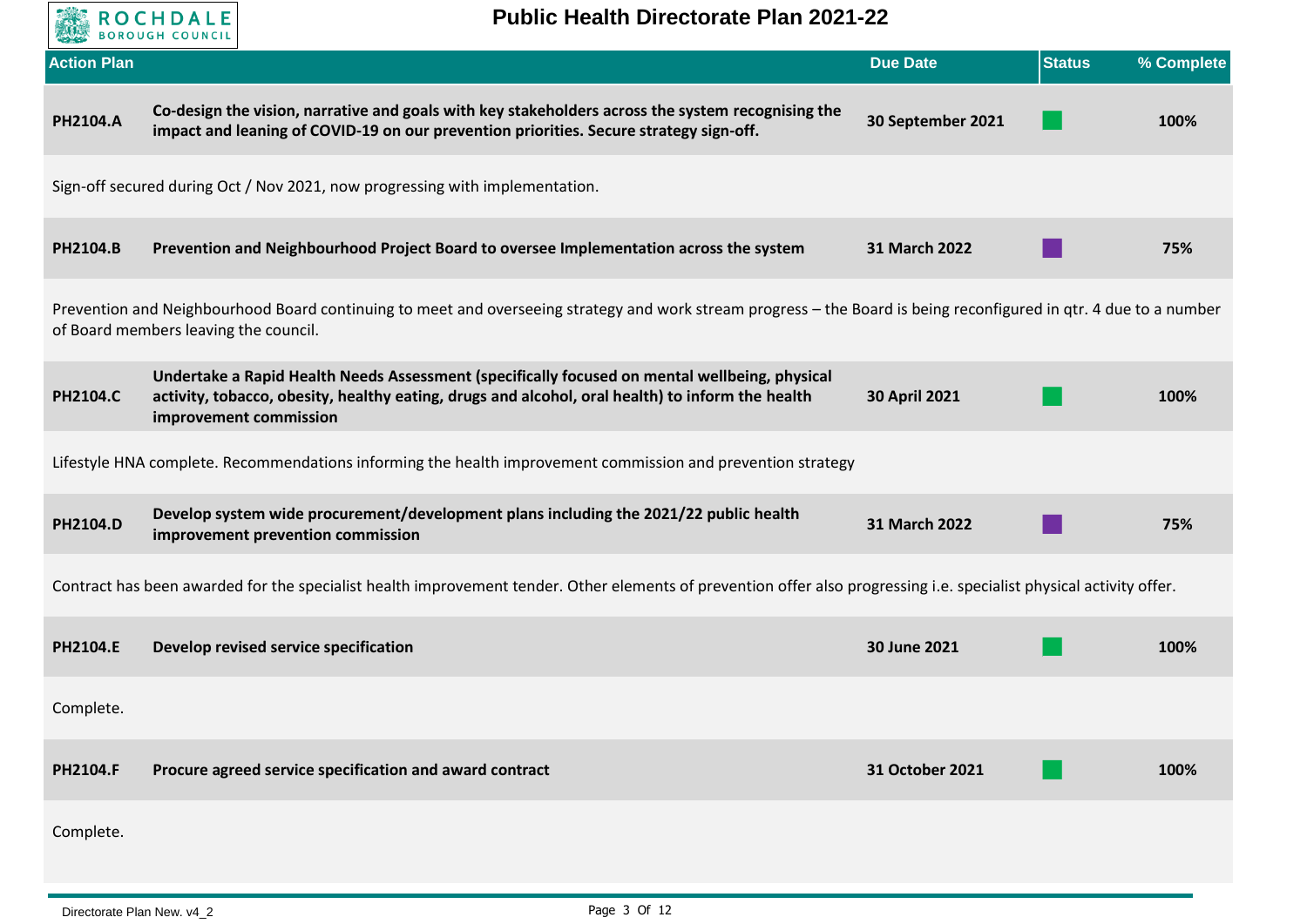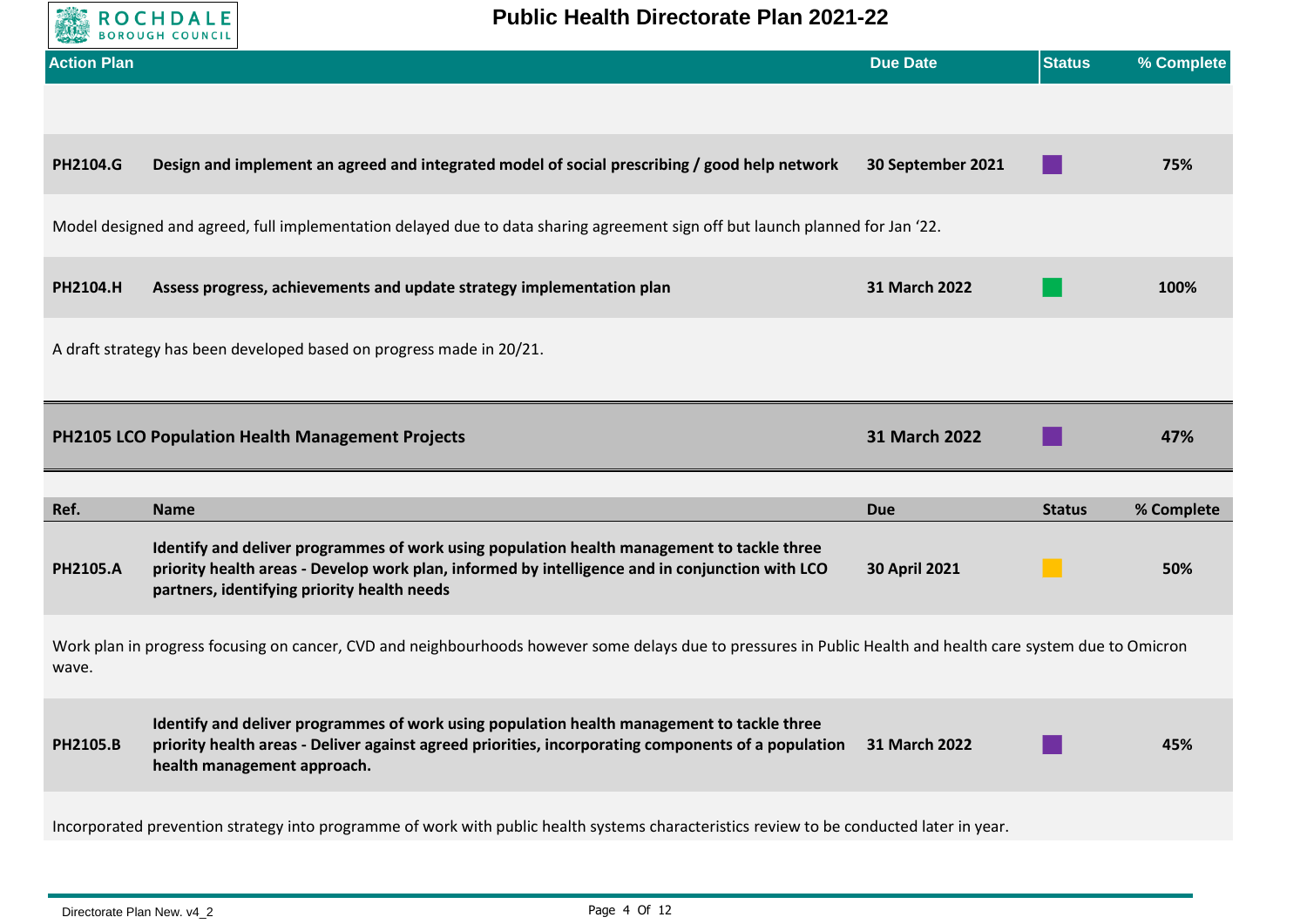

## **Public Health Directorate Plan 2021-22**

| <b>Action Plan</b>  |                                                                                                                                                                                            | <b>Due Date</b>   | <b>Status</b> | % Complete |
|---------------------|--------------------------------------------------------------------------------------------------------------------------------------------------------------------------------------------|-------------------|---------------|------------|
|                     |                                                                                                                                                                                            |                   |               |            |
|                     | PH2106 Wider Determinants As we move from the pandemic response, we need to address the impact<br>on the wider determinants of health.                                                     | 31 March 2022     |               | 87%        |
|                     |                                                                                                                                                                                            |                   |               |            |
| Ref.                | <b>Name</b>                                                                                                                                                                                | <b>Due</b>        | <b>Status</b> | % Complete |
| PH2106.A            | Develop work plan, informed by intelligence and in conjunction with Local Authority partners, and<br>the Economic Support Network, to identify priority areas of work                      | 31 May 2021       |               | 100%       |
|                     | Priority lead and areas identified                                                                                                                                                         |                   |               |            |
| PH2106.B            | Deliver against agreed priorities, incorporating programmes of work including Community Wealth<br>Building, Housing, Finance and Work and Skills.                                          | 31 March 2022     |               | 75%        |
|                     | Programmes being delivered with work and skills, housing and vol. sector partners.                                                                                                         |                   |               |            |
| programme of work.  | PH2107 Deliver neighbourhood focussed programme of work, focussing on addressing an element<br>within wider determinants of health. Linked to broader LCO neighbourhoods 'Test of Concept' | 31 March 2022     |               | 16%        |
|                     |                                                                                                                                                                                            |                   |               |            |
| Ref.                | <b>Name</b>                                                                                                                                                                                | <b>Due</b>        | <b>Status</b> | % Complete |
| <b>PH2107.A</b>     | Decide on priority focus, informed by Rapid Health Needs Assessment, and identify key partners<br>to form project group. Describe project plan and key milestones.                         | 30 June 2021      |               | 50%        |
| Prevention Network. | Neighbourhood programme of work agreed with LCO to integrate with the respiratory test of concept programme in Heywood and the establishment of the Heywood                                |                   |               |            |
| PH2107.B            | Begin delivery phase of project, incorporating ongoing monitoring and evaluation. Share learning<br>across other 'Test of Concept' programmes                                              | 30 September 2021 |               | 0%         |

Directorate Plan New. v4\_2 example of the property of the Page 5 Of 12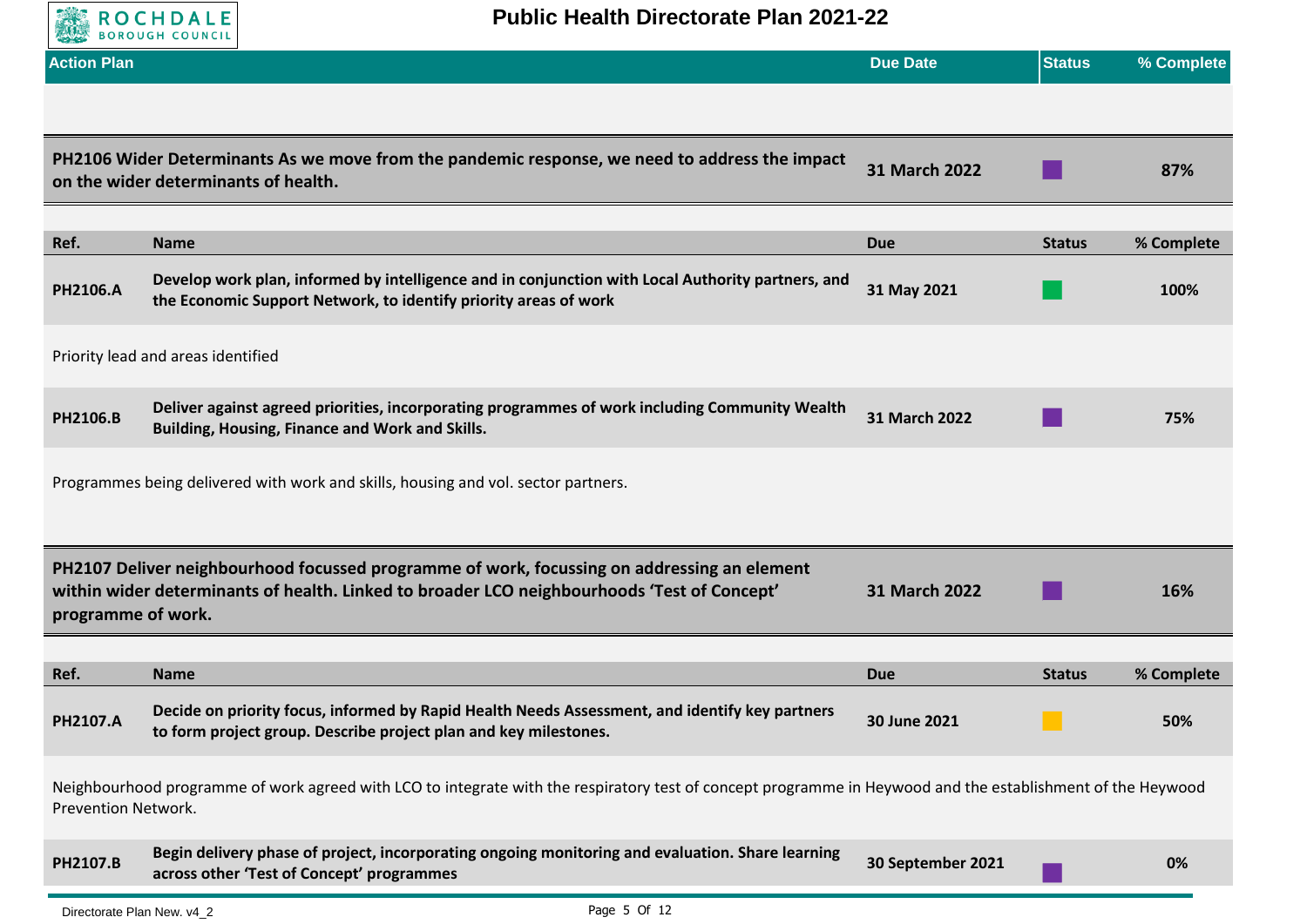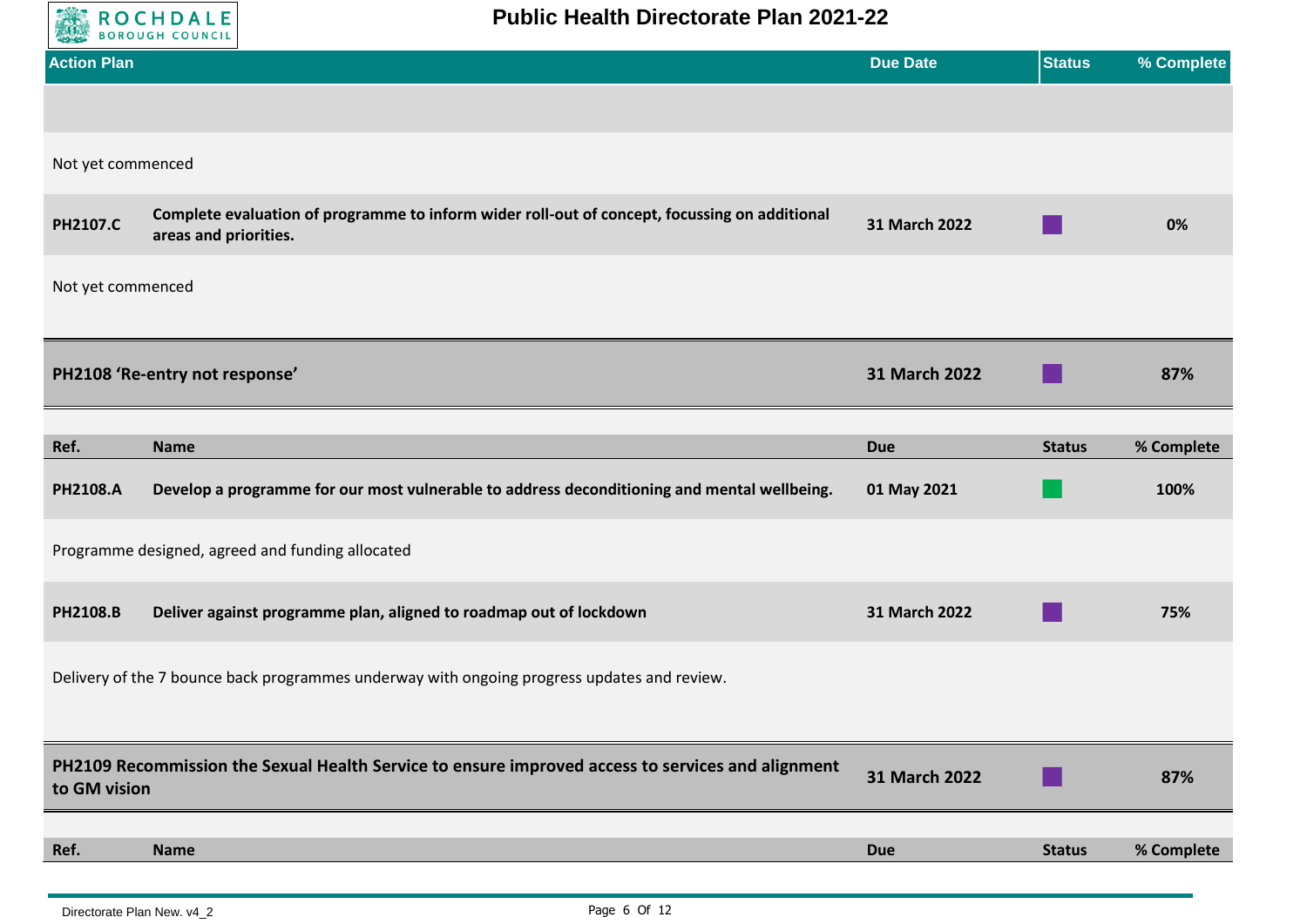

| <b>Action Plan</b> |                                                                                                                                                                                                         | <b>Due Date</b>  | <b>Status</b> | % Complete |
|--------------------|---------------------------------------------------------------------------------------------------------------------------------------------------------------------------------------------------------|------------------|---------------|------------|
| PH2109.A           | Conduct soft market testing with providers to inform the market of the forthcoming opportunity<br>and to understand the market appetite for the service.                                                | 30 April 2021    |               | 100%       |
| Complete           |                                                                                                                                                                                                         |                  |               |            |
| PH2109.B           | Develop service specification with developmental requirements clearly outlined; consider learning<br>from Covid-19.                                                                                     | 30 April 2021    |               | 100%       |
| Complete           |                                                                                                                                                                                                         |                  |               |            |
| <b>PH2109.C</b>    | Procure agreed service specification and award contract                                                                                                                                                 | 30 November 2021 |               | 100%       |
|                    | Successful bidder is Virgin Care who is the current provider. They have also rebranded to HCRG Care Group. We have now entered the mobilisation period - new<br>contract to be in place from 1st April. |                  |               |            |
| PH2109.D           | <b>New service to commence</b>                                                                                                                                                                          | 31 March 2022    |               | 50%        |
|                    | No change - on track to commence 1st April 2022                                                                                                                                                         |                  |               |            |
|                    | PH2110 Finalise the partnership agreement between RBC and the Link4Life                                                                                                                                 | 31 October 2021  |               | 91%        |
| Ref.               | <b>Name</b>                                                                                                                                                                                             | <b>Due</b>       | <b>Status</b> | % Complete |
| PH2110.A           | Review previous work completed in light of the L4L covid recovery plan and amend to reflect<br>developments in L4L operations.                                                                          | 30 June 2021     |               | 100%       |
|                    | Review complete, update report submitted to Cabinet July 2021. Complete.                                                                                                                                |                  |               |            |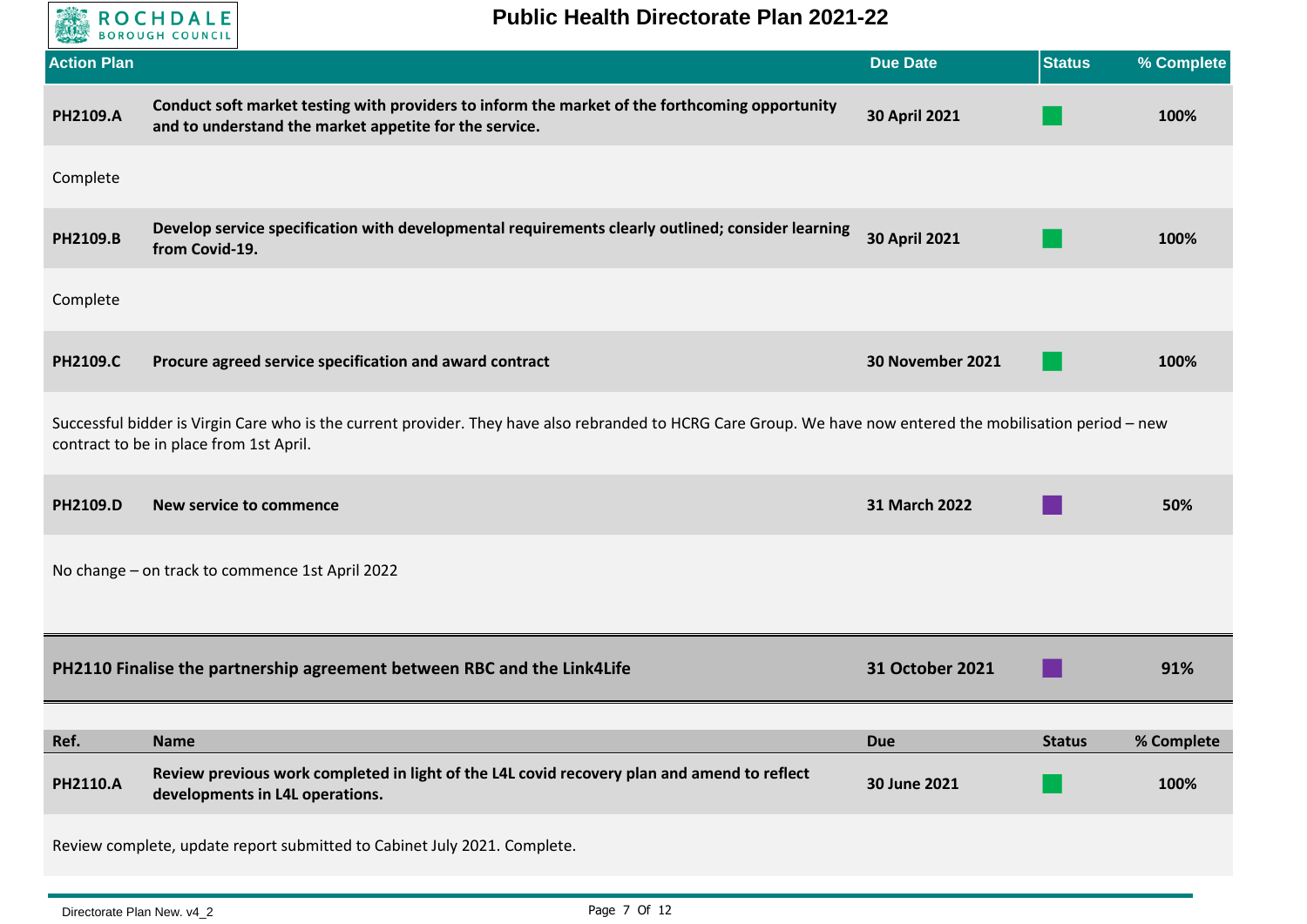

| <b>Action Plan</b> |                                                                                                                                                            | <b>Due Date</b>   | <b>Status</b> | % Complete |
|--------------------|------------------------------------------------------------------------------------------------------------------------------------------------------------|-------------------|---------------|------------|
| <b>PH2110.B</b>    | Finalise the Link4Life outcomes framework                                                                                                                  | 30 September 2021 |               | 100%       |
|                    | Performance framework agreed and embedded as part of performance monitoring processes.                                                                     |                   |               |            |
| <b>PH2110.C</b>    | Finalise and sign off the partnership agreement as a legal document                                                                                        | 31 October 2021   |               | 75%        |
|                    | VEAT notice complete allowing award of partnership agreement. Service specification and contract nearing completion. Sign off will be completed in Q4.     |                   |               |            |
|                    |                                                                                                                                                            |                   |               |            |
|                    | PH2111 Ensure the allocation and use of additional funding received to support public health<br>outcomes is in line with legal and governance requirements | 31 October 2021   |               | 96%        |
|                    |                                                                                                                                                            |                   |               |            |
| Ref.               | <b>Name</b>                                                                                                                                                | <b>Due</b>        | <b>Status</b> | % Complete |
| <b>PH2111.A</b>    | Allocation of the Contain Outbreak Management Fund 2021/22 finalised and approved by Cabinet                                                               | 30 June 2021      |               | 100%       |
| Complete           |                                                                                                                                                            |                   |               |            |
| PH2111.B           | Determine use of additional drug misuse and obesity funding allocation and put in place relevant<br>contract procedures if applicable.                     | 30 June 2021      |               | 100%       |
|                    | Complete -Contract variations now in place. Programmes are delivering or in the process of being implemented. Grant returns being completed as required.   |                   |               |            |
| <b>PH2111.C</b>    | Support Community Safety with the allocation of the 'new burdens' domestic abuse funding                                                                   | 30 June 2021      |               | 100%       |
|                    | Spending plan in place for new burdens funding. Contract extensions for domestic abuse services approved in Q1 by ICB                                      |                   |               |            |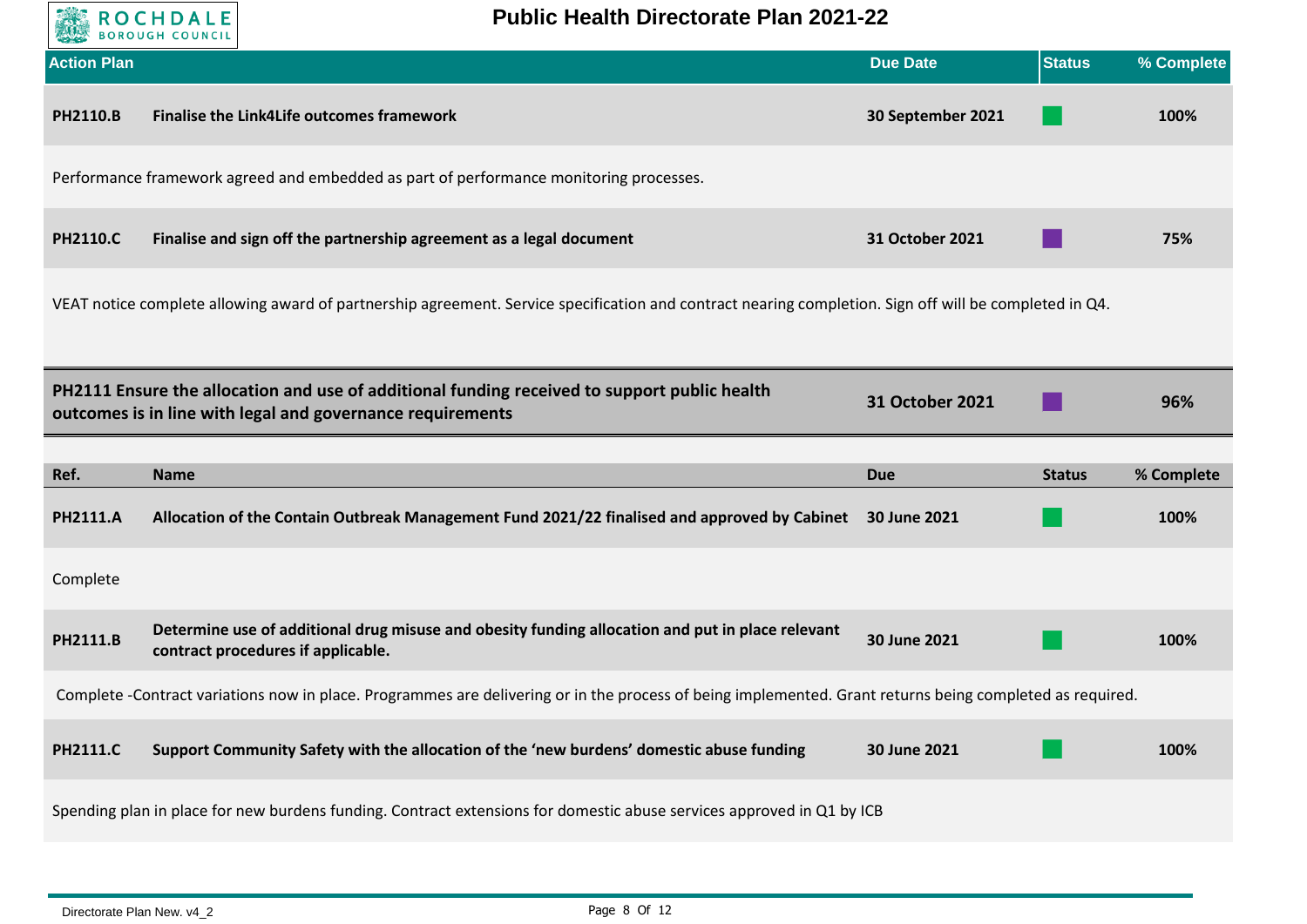

## **Public Health Directorate Plan 2021-22**

| <b>Action Plan</b> |                                                                                                                                                                                                              | <b>Due Date</b>      | <b>Status</b> | % Complete |
|--------------------|--------------------------------------------------------------------------------------------------------------------------------------------------------------------------------------------------------------|----------------------|---------------|------------|
| PH2111.D           | Ensure exit strategies are in place for all non-recurrent grant funding.                                                                                                                                     | 31 October 2021      |               | 85%        |
|                    | Planning for 2022/23 use of covid related grant funding is continuing and will help inform exit strategies for non-recurrent funding if applicable.                                                          |                      |               |            |
|                    | PH2112 To provide assurance on the effective implementation of the Covid-19 Vaccination Programme<br>and reduce any health inequalities                                                                      | <b>31 March 2022</b> |               | 81%        |
| Ref.               | <b>Name</b>                                                                                                                                                                                                  | <b>Due</b>           | <b>Status</b> | % Complete |
| <b>PH2112.A</b>    | As SRO Ensure good programme management of the vaccination programme with regular reports<br>to Vaccine Assurance Group, Health Protection Board and Gold Control as needed                                  | 31 March 2022        |               | 70%        |
|                    | Booster surge programme successful during December however, inequalities continue to be a challenge across all elements of programme. An intensive programme of<br>work is underway to work to address this. |                      |               |            |
| <b>PH2112.B</b>    | <b>Cohort 1-9 invited for first doses</b>                                                                                                                                                                    | 30 April 2021        |               | 100%       |
|                    | All cohorts have been invited for first doses                                                                                                                                                                |                      |               |            |
| <b>PH2112.C</b>    | Cohort 10 are invited for first dose                                                                                                                                                                         | 31 July 2021         |               | 100%       |
|                    | All cohorts have been invited for first doses.                                                                                                                                                               |                      |               |            |
| <b>PH2112.D</b>    | Health Inequalities Plan refreshed and reviewed quarterly (1st)                                                                                                                                              | <b>30 April 2021</b> |               | 100%       |

The plan was last updated on 30 July 21 with input from the group members. The group meets fortnightly. All leads for target groups have been identified and regularly contacted for vaccination uptake updates.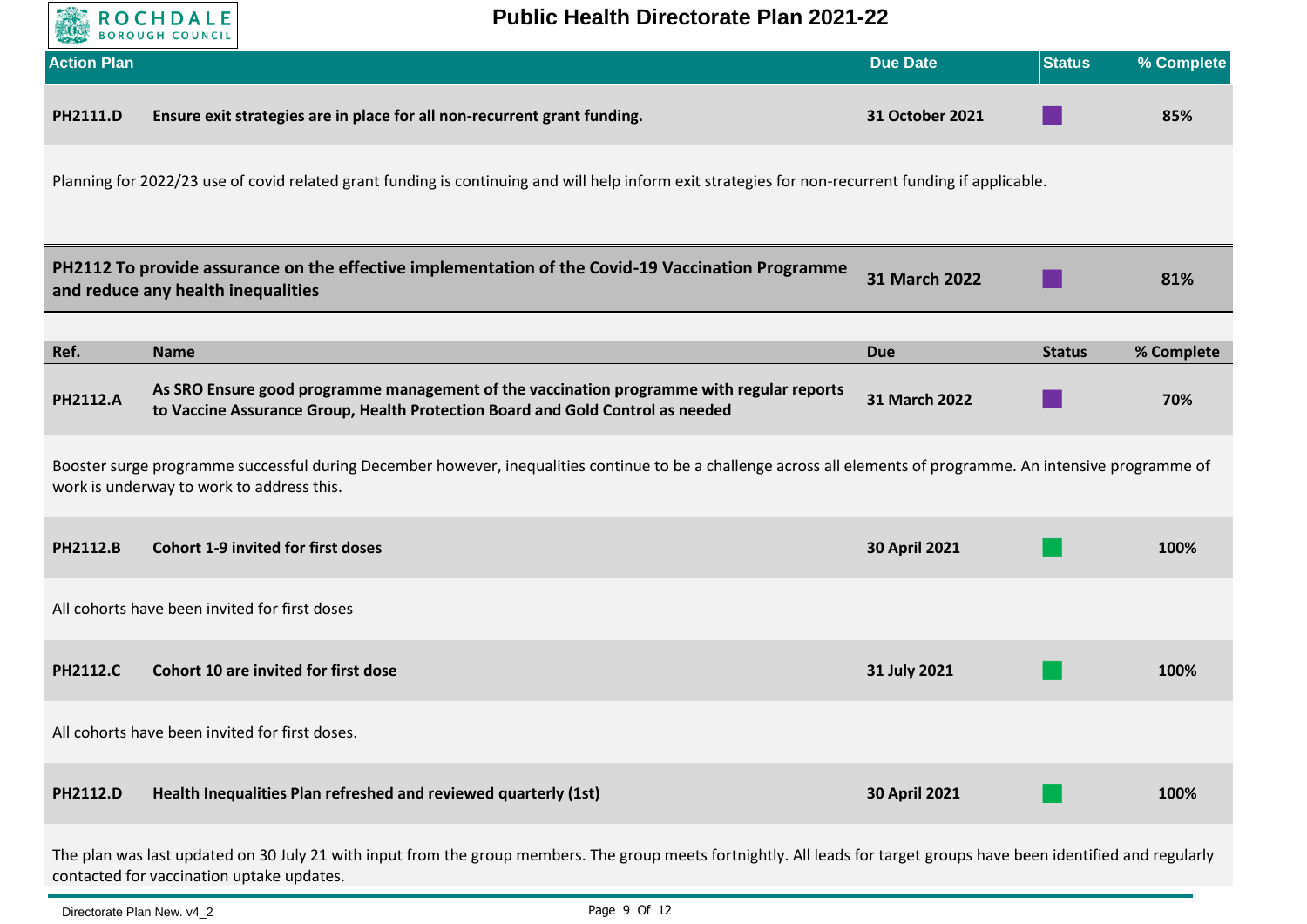

Rochdale has kept three FAST sites and its roving team which has helped during this time. Issues with PCR testing are linked to lab capacity and appears to be easing. We have had assurance from DHSC that LFD stock will improve from wk. commencing 10th January. The situation in Rochdale is monitored on a daily basis.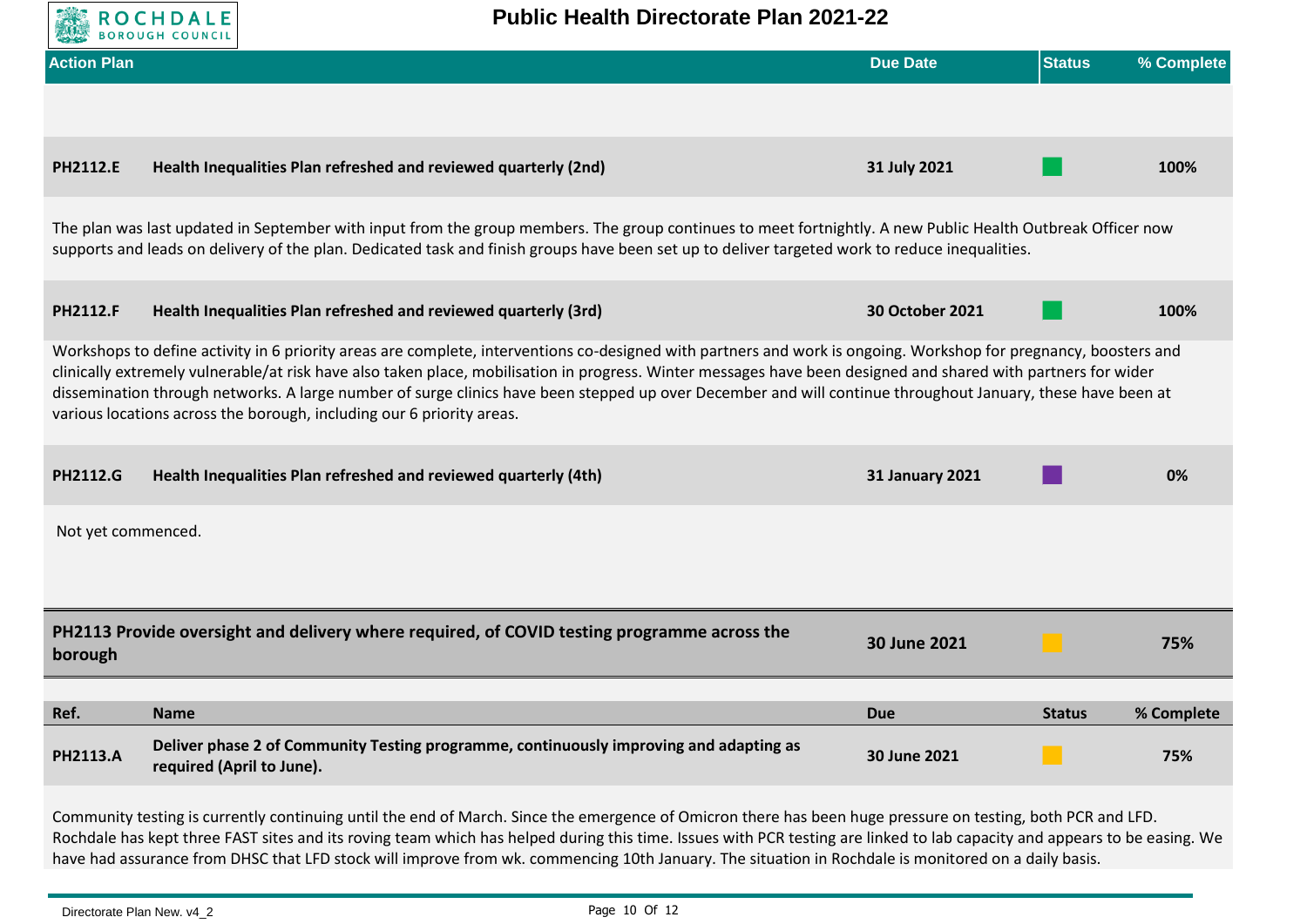

## **Public Health Directorate Plan 2021-22**

| <b>Action Plan</b> |                                                                                                                                                     | Due Date     | <b>Status</b> | % Complete |
|--------------------|-----------------------------------------------------------------------------------------------------------------------------------------------------|--------------|---------------|------------|
| <b>PH2113.B</b>    | Develop plan for ongoing sustainable model of community testing for post June '21, ensuring<br>emerging needs surrounding COVID continue to be met. | 30 June 2021 |               | 75%        |

DHSC only confirm community testing plans for 3 months at a time. The plan for Jan - Mar has been agreed and is in operation. We await further info from DHSC about testing post March, prior to Omicron we had worked up an exit strategy which could be adapted, this will include what testing Rochdale may want to maintain despite DHSC plans.

|                 | PH2114 Deliver enhanced contact tracing model                                                                                                                                                 | 30 June 2021 |               | 100%       |
|-----------------|-----------------------------------------------------------------------------------------------------------------------------------------------------------------------------------------------|--------------|---------------|------------|
| Ref.            | <b>Name</b>                                                                                                                                                                                   | Due          | <b>Status</b> | % Complete |
| <b>PH2114.A</b> | Develop detailed plan and ensure appropriate resource in place to deliver enhanced model of<br>contact tracing, focussing on priority groups, continuously improving and adapting as required | 30 June 2021 |               | 100%       |

Local enhanced contact tracing model continues to deliver Tier 1 and Tier 2 contact tracing service. Both services are effective and play a vital role in reducing the spread of infection within the borough. Local services provide us with greater control and improve our efficacy to reduce transmission in areas and settings with a higher risk of spread.

|                 | PH2115 Develop and implement enhanced isolation support offer                                                                                                                    | 30 September 2021    |               | <b>100%</b> |
|-----------------|----------------------------------------------------------------------------------------------------------------------------------------------------------------------------------|----------------------|---------------|-------------|
|                 |                                                                                                                                                                                  |                      |               |             |
| Ref.            | <b>Name</b>                                                                                                                                                                      | <b>Due</b>           | <b>Status</b> | % Complete  |
| <b>PH2115.A</b> | Develop enhanced isolation support offer for the borough, incorporating national and GM<br>programmes of work and ensuring they are sufficient and appropriate for our residents | <b>30 April 2021</b> |               | 100%        |
|                 | GM and national isolation support offer established with ongoing review and development against roadmap                                                                          |                      |               |             |